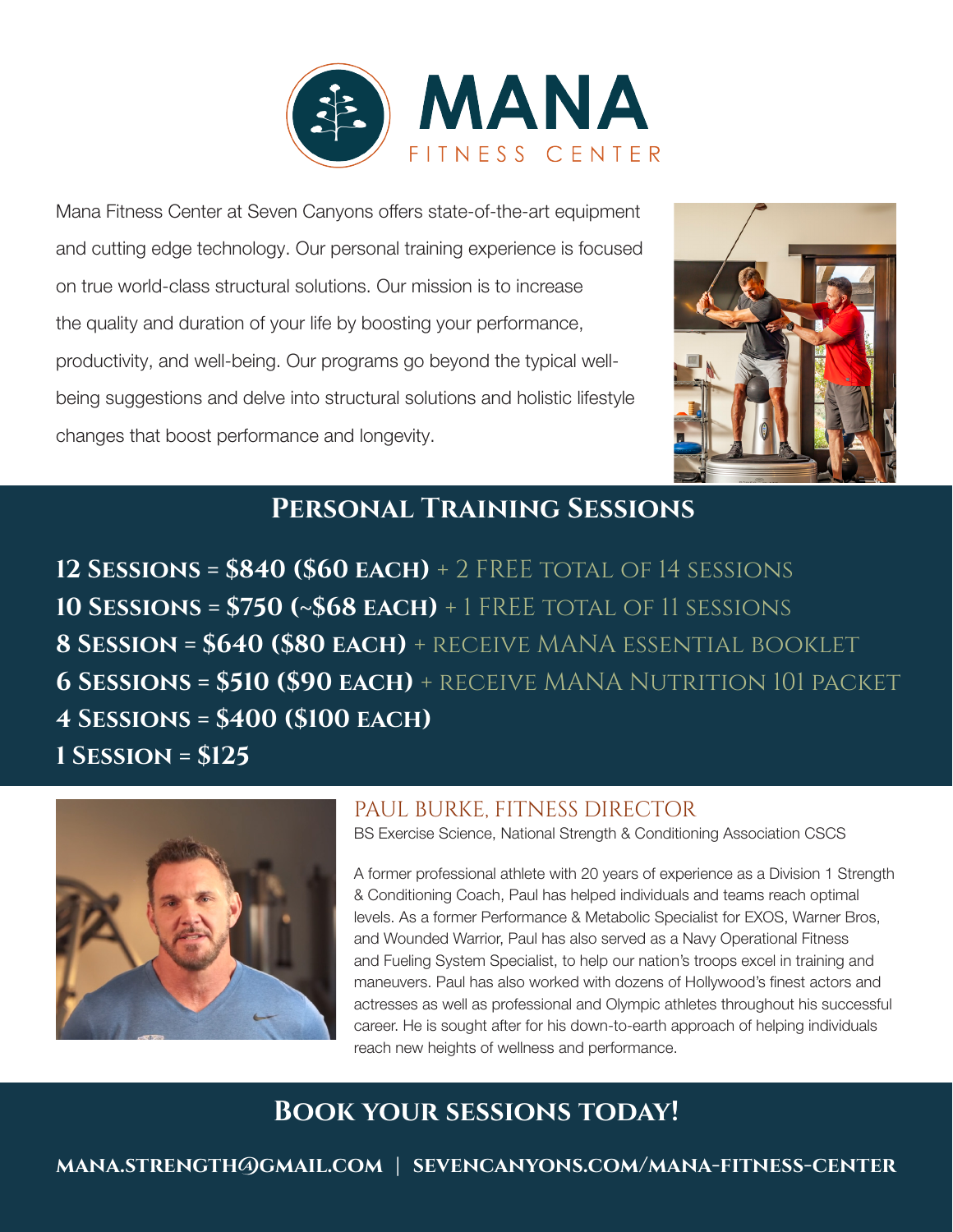# **Personal Training**

**12 Sessions = \$840 (\$60 each)** + 2 FREE total of 14 sessions

**10 Sessions = \$750 (~\$68 each)**  + 1 FREE total of 11 sessions

**8 Session = \$640 (\$80 each)**  + receive MANA essential booklet

**6 Sessions = \$510 (\$90 each)**  + receive MANA Nutrition 101 packet

**4 Sessions = \$400 (\$100 each)**

**1 Session = \$125**



**mana.strength@gmail.com**